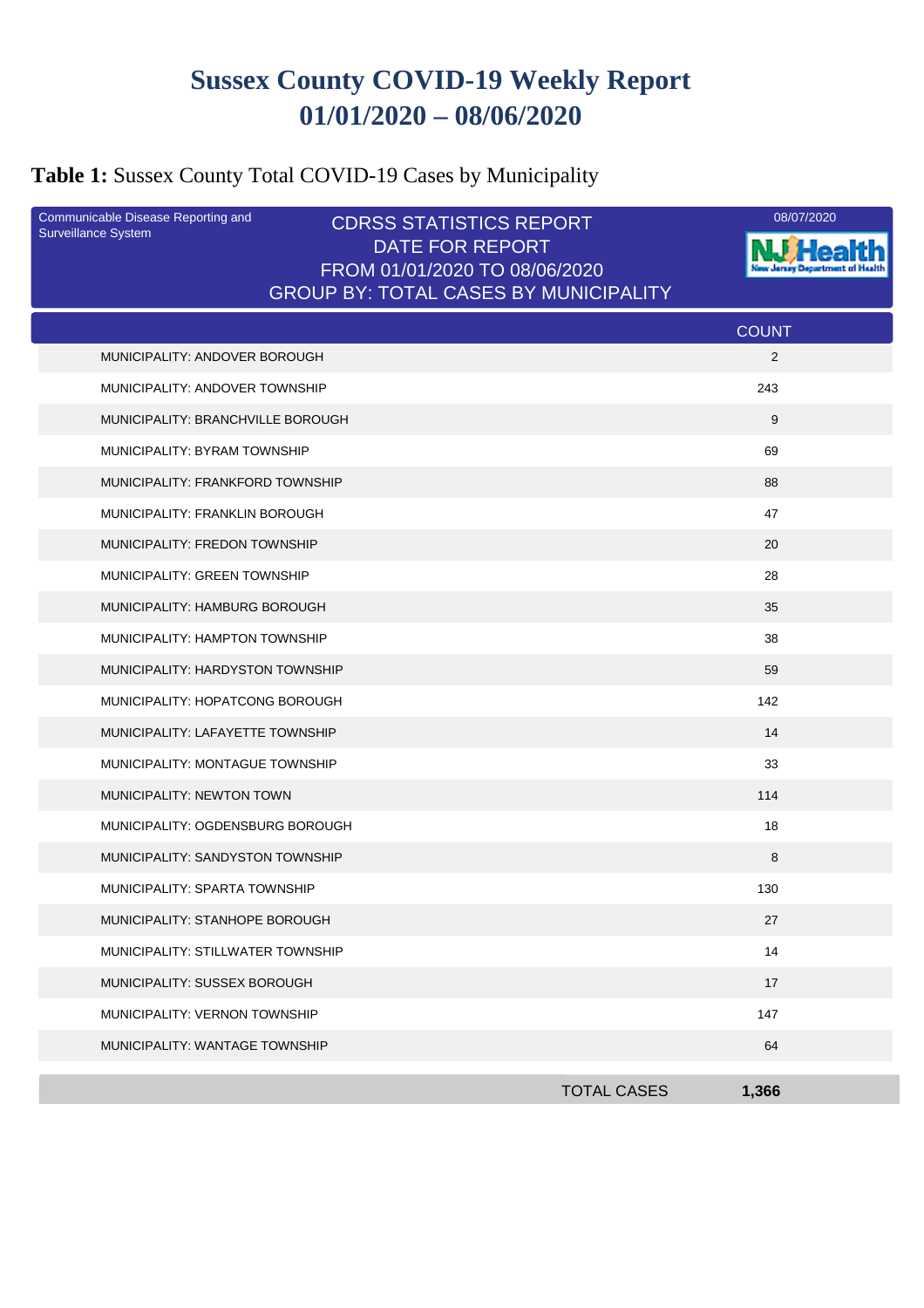



Sussex County COVID-19 Positive Cases, by Municipality

**Figure 2:** Sussex County Positive COVID-19 Cases by Reported Date

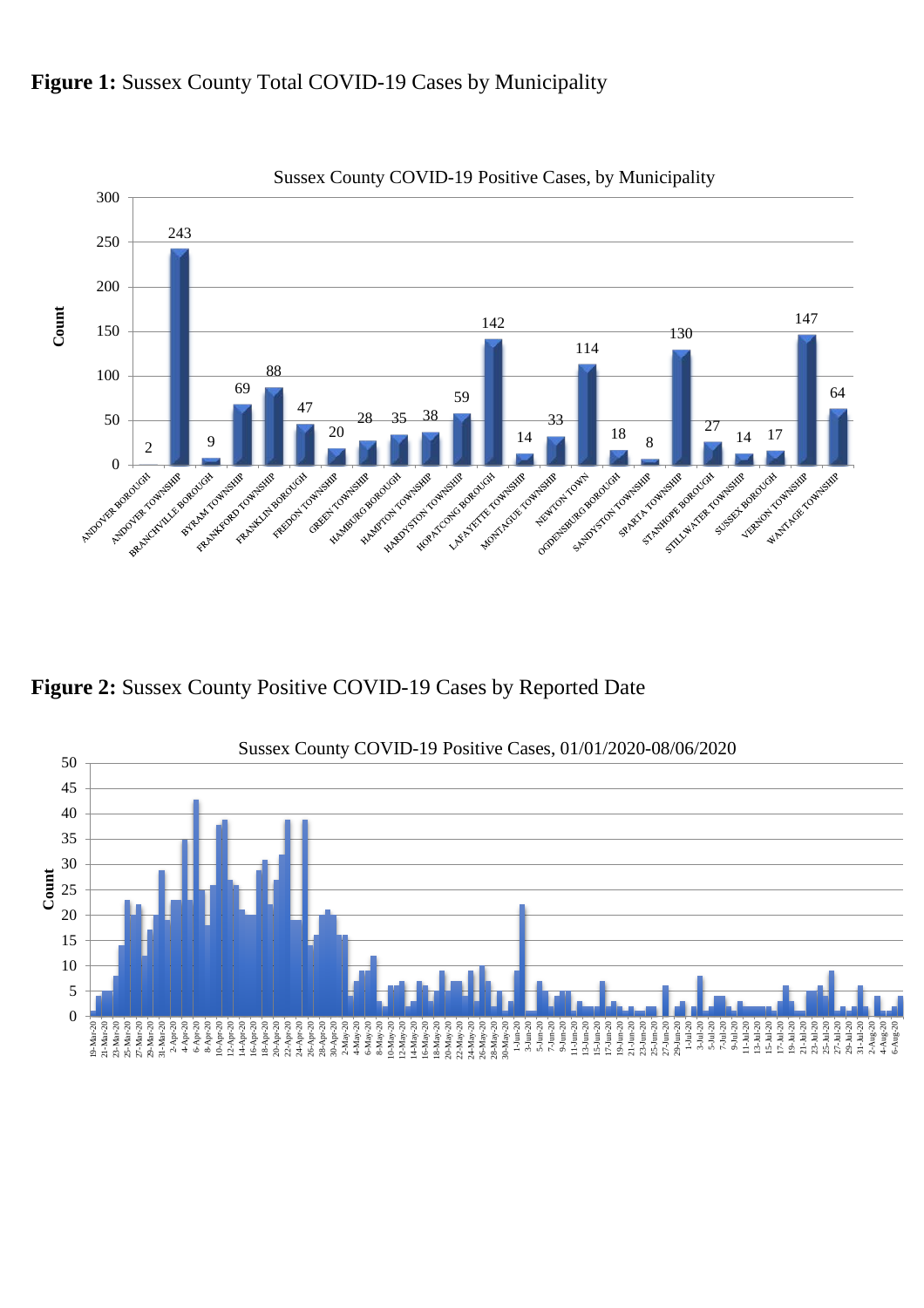**Table 2:** Sussex County Positive COVID-19 Cases by Gender

| <b>Gender</b> | Count | <b>Percentage</b> |
|---------------|-------|-------------------|
| Female        | 706   | 52%               |
| Male          | 660   | 48%               |

**Figure 3:** Sussex County Positive COVID-19 Cases by Gender



**Table 3:** Sussex County Positive COVID-19 Cases by Race

| Race                                      | Count | Percentage |
|-------------------------------------------|-------|------------|
| AMERICAN INDIAN OR ALASKAN NATIVE         |       | 0.1%       |
| <b>ASIAN</b>                              | 42    | 3%         |
| <b>BLACK OR AFRICAN AMERICAN</b>          | 78    | 6%         |
| NATIVE HAWAIIAN OR OTHER PACIFIC ISLANDER | 3     | 0.2%       |
| <b>OTHER</b>                              | 35    | 3%         |
| <b>WHITE</b>                              | 1,203 | 88%        |
| <b>UNKNOWN</b>                            |       | 0.2%       |

**Figure 4:** Sussex County Positive COVID-19 Cases by Race

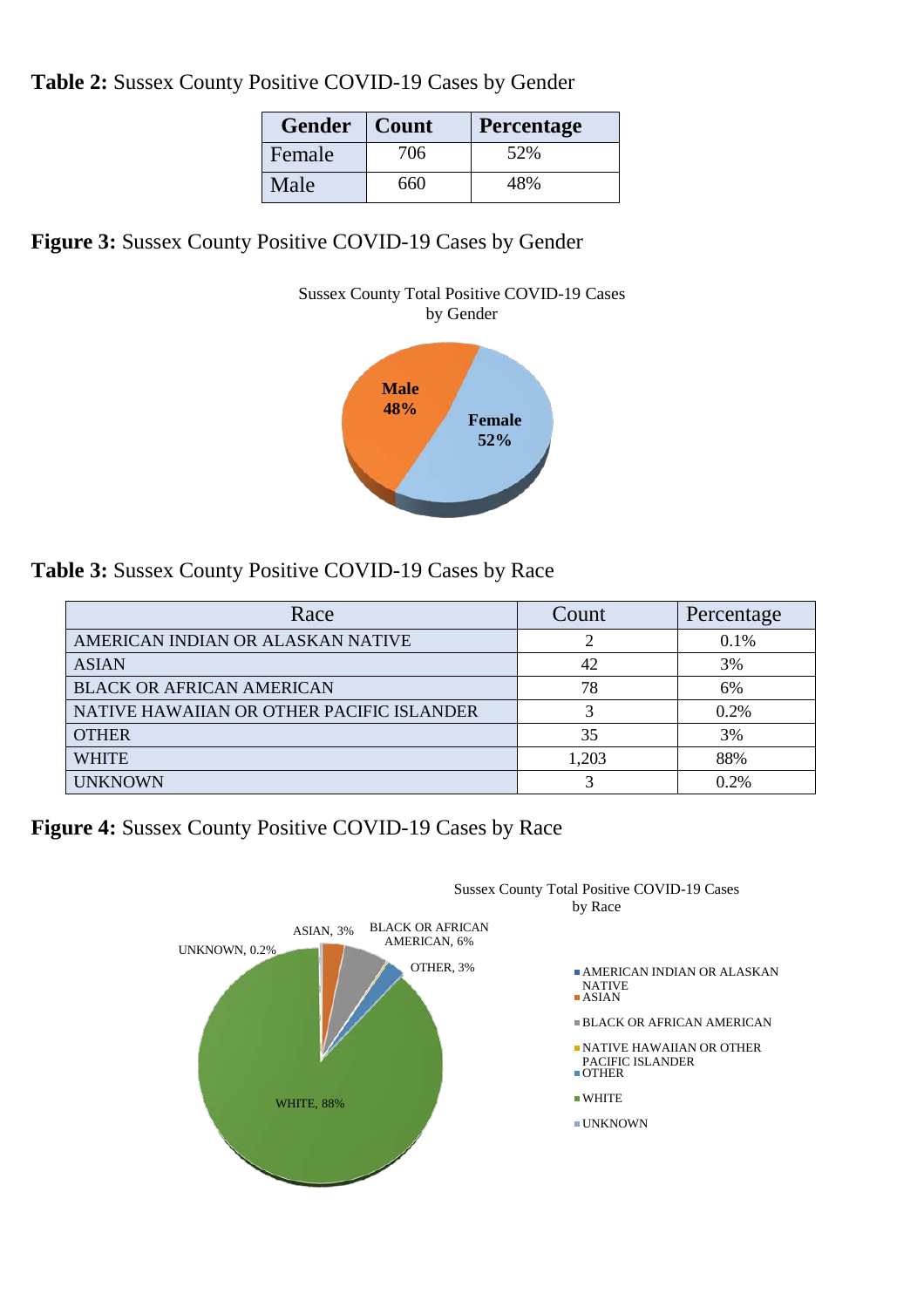### **Table 4:** Sussex County Positive COVID-19 Cases by Age

| Minimum Age<br>Average Age |        | Maximum Age     |  |
|----------------------------|--------|-----------------|--|
| 3 Months                   | 55Y 5M | $105 \text{ Y}$ |  |

### **Figure 5:** Sussex County Positive COVID-19 Cases by Age Group

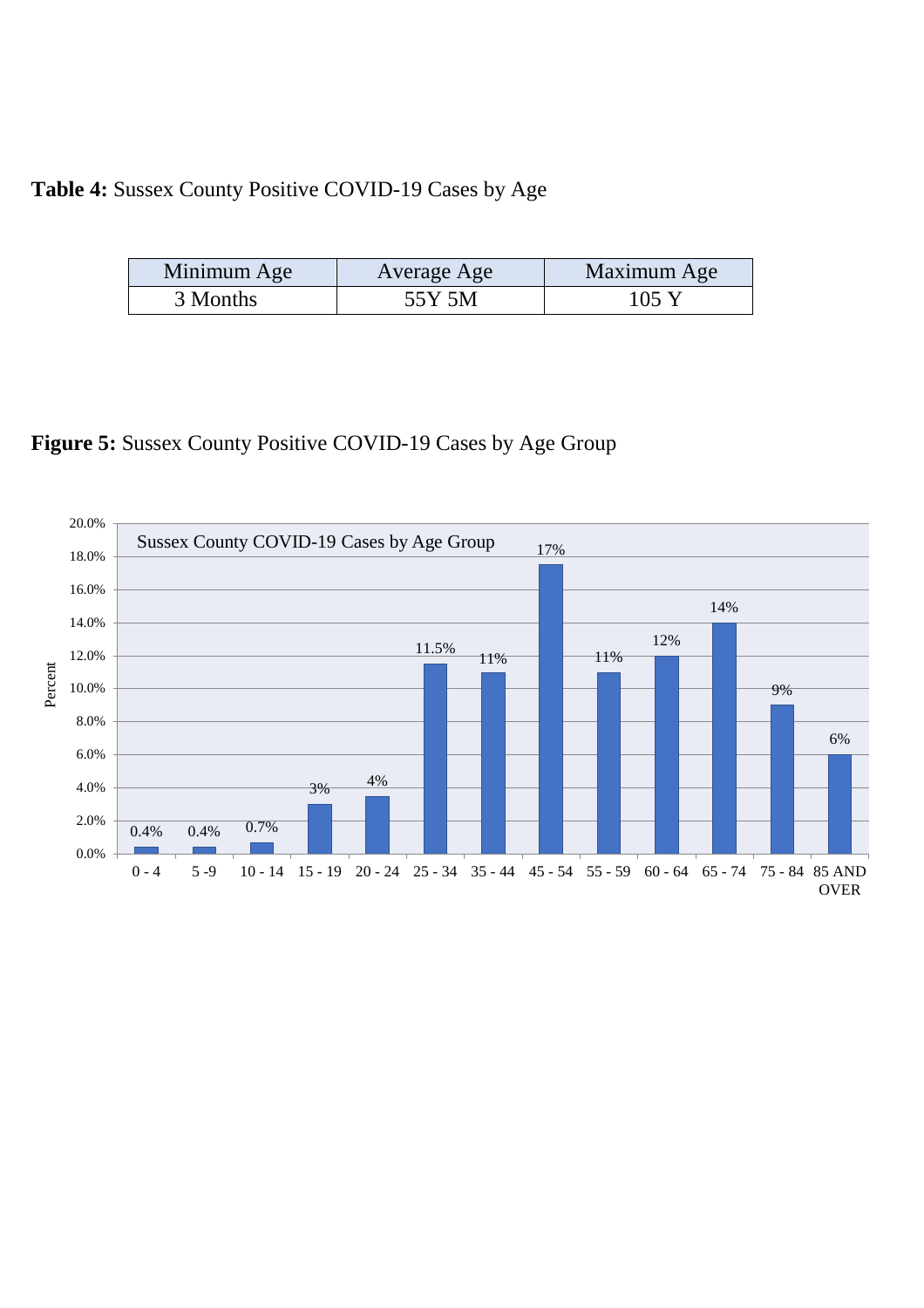## **Table 5:** Sussex County COVID-19 Deaths by Municipality, 01/01/2020 - 08/06/2020

| Communicable Disease Reporting and<br>Surveillance System | <b>CDRSS STATISTICS REPORT</b><br><b>DATE FOR REPORT</b><br>FROM 01/01/2020 TO 08/06/2020<br><b>GROUP BY: DEATHS BY MUNICIPATILTY</b> | 08/07/2020                       |
|-----------------------------------------------------------|---------------------------------------------------------------------------------------------------------------------------------------|----------------------------------|
|                                                           |                                                                                                                                       | <b>COUNT</b>                     |
| MUNICIPALITY: ANDOVER TOWNSHIP                            |                                                                                                                                       | 113                              |
| MUNICIPALITY: BYRAM TOWNSHIP                              |                                                                                                                                       | 3                                |
| MUNICIPALITY: FRANKFORD TOWNSHIP                          |                                                                                                                                       | 23                               |
| MUNICIPALITY: FRANKLIN BOROUGH                            |                                                                                                                                       | 2                                |
| MUNICIPALITY: FREDON TOWNSHIP                             |                                                                                                                                       | $\mathbf{1}$                     |
| MUNICIPALITY: HAMBURG BOROUGH                             |                                                                                                                                       | $\mathbf{1}$                     |
| MUNICIPALITY: HAMPTON TOWNSHIP                            |                                                                                                                                       | 3                                |
| MUNICIPALITY: HARDYSTON TOWNSHIP                          |                                                                                                                                       | 3                                |
| MUNICIPALITY: HOPATCONG BOROUGH                           |                                                                                                                                       | 8                                |
| MUNICIPALITY: MONTAGUE TOWNSHIP                           |                                                                                                                                       | $\overline{4}$                   |
| MUNICIPALITY: NEWTON TOWN                                 |                                                                                                                                       | 12                               |
| MUNICIPALITY: OGDENSBURG BOROUGH                          |                                                                                                                                       | $\mathbf{1}$                     |
| MUNICIPALITY: SANDYSTON TOWNSHIP                          |                                                                                                                                       | $\mathbf{1}$                     |
| MUNICIPALITY: SPARTA TOWNSHIP                             |                                                                                                                                       | 12                               |
| MUNICIPALITY: STANHOPE BOROUGH                            |                                                                                                                                       | $\mathbf{1}$                     |
| MUNICIPALITY: STILLWATER TOWNSHIP                         |                                                                                                                                       | $\mathbf{1}$                     |
| MUNICIPALITY: SUSSEX BOROUGH                              |                                                                                                                                       | $\mathbf{1}$                     |
| MUNICIPALITY: VERNON TOWNSHIP                             |                                                                                                                                       | 6                                |
| MUNICIPALITY: WANTAGE TOWNSHIP                            |                                                                                                                                       | $\mathbf{1}$                     |
|                                                           |                                                                                                                                       | 197<br><b>TOTAL FOR PAT DIED</b> |

## **Table 6:** Sussex County New Reported COVID-19 Related Deaths - 08/06/2020

| <b>Deceased</b> | Age | <b>Gender</b> | <b>Township</b> | Date of Death | <b>Case Status</b> |
|-----------------|-----|---------------|-----------------|---------------|--------------------|
|                 |     |               |                 |               |                    |
|                 |     |               |                 |               |                    |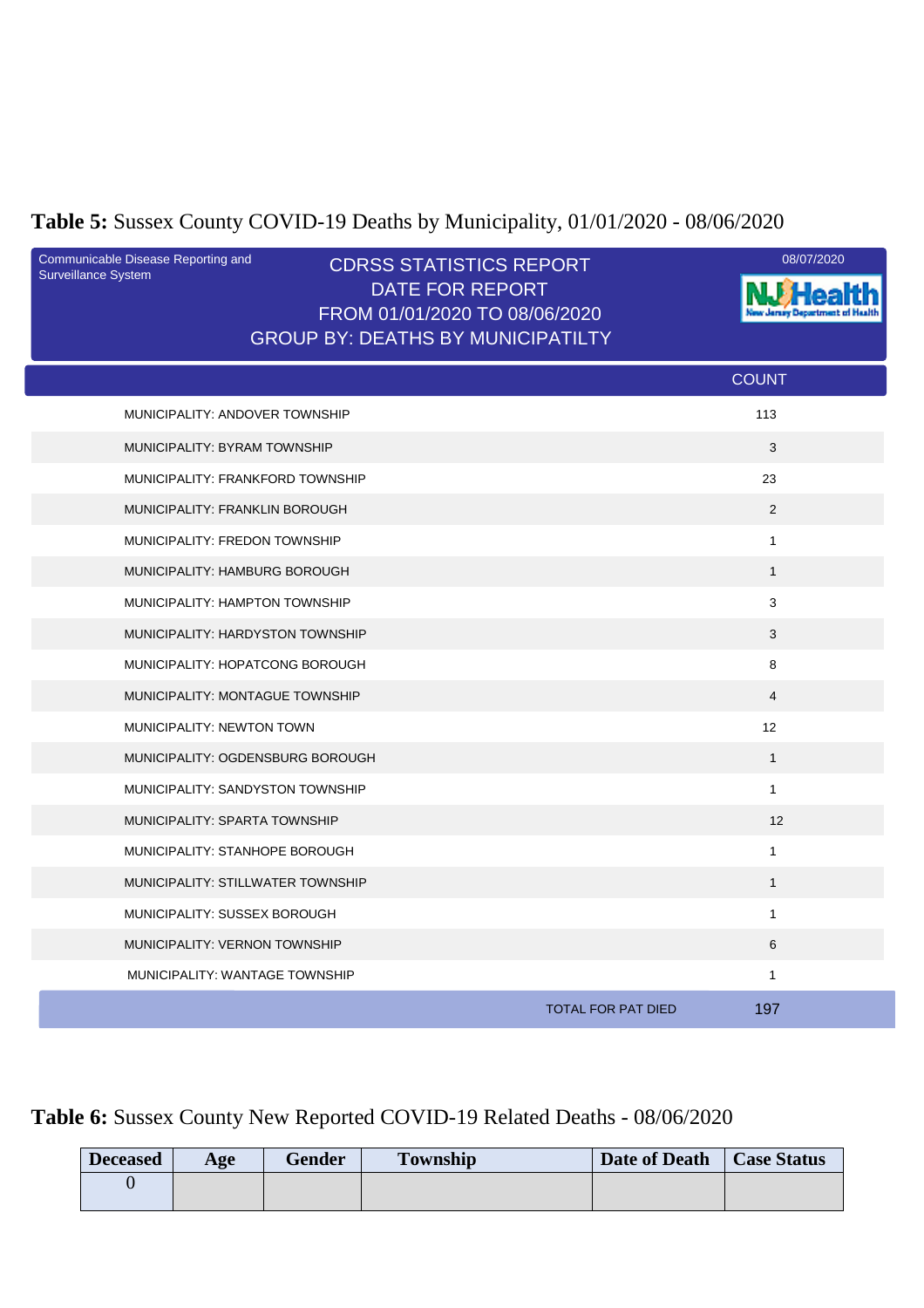



**Table 7:** Sussex County COVID-19 Deaths by Gender

| <b>Gender</b> | Count | <b>Percentage</b> |
|---------------|-------|-------------------|
| Female        | 93    | 47%               |
| Male          | 104   | 53%               |

**Figure 7:** Sussex County COVID-19 Deaths by Gender



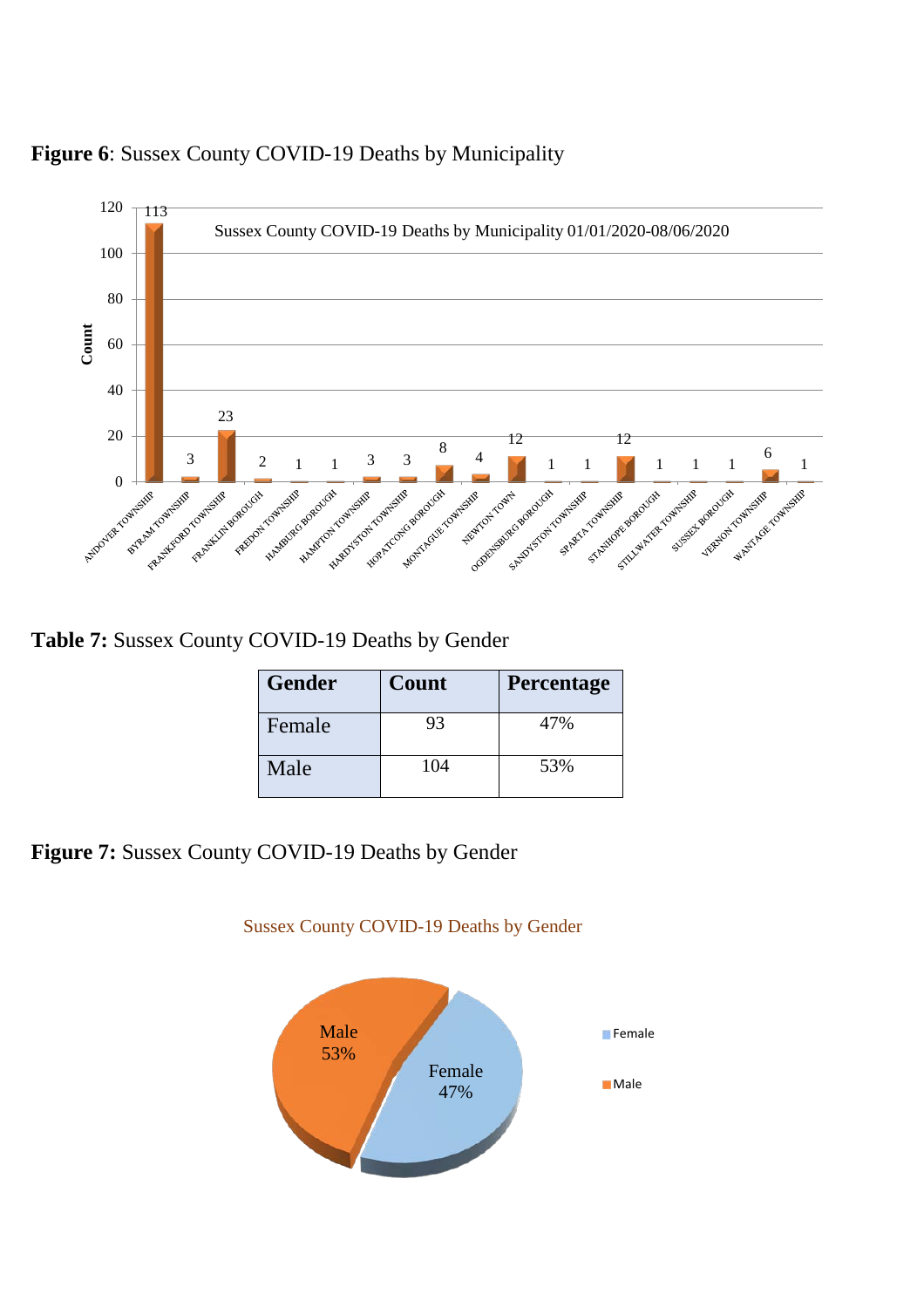| Race                      | Count | Percentage |
|---------------------------|-------|------------|
| White                     | 167   | 85%        |
| African American          | 23    | 11%        |
| Asian                     |       | 2%         |
| <b>AMERICAN INDIAN OR</b> |       |            |
| <b>ALASKAN NATIVE</b>     |       | 0.5%       |
| Other                     |       | 1%         |

#### **Table 8:** Sussex County COVID-19 Deaths by Race

**Figure 8:** Sussex County COVID-19 Deaths by Race